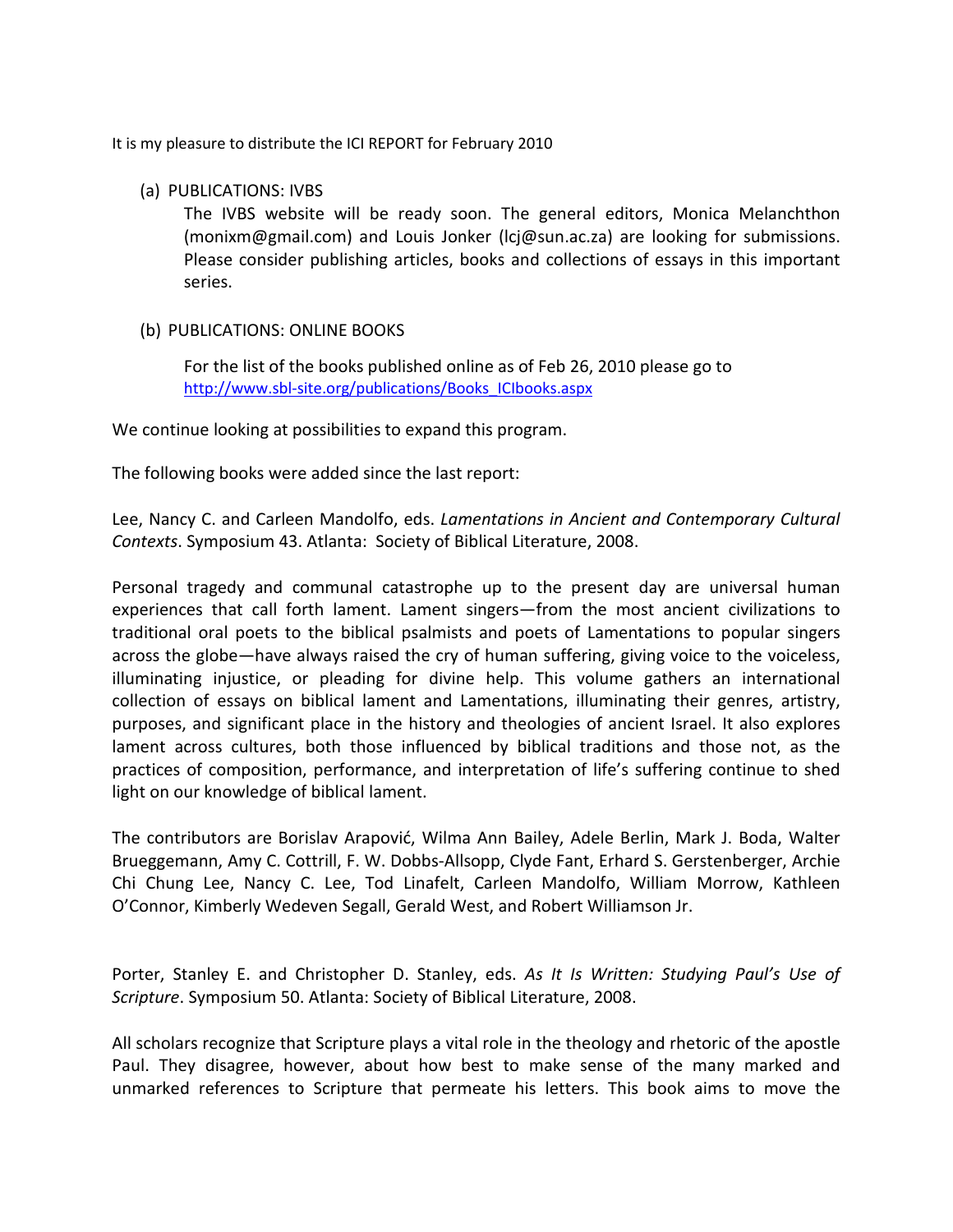discussion forward by examining the reasons behind these scholarly differences. The essays are united by a concern to show how scholarly opinions concerning Paul's use of Scripture have been influenced by the application of divergent methods and conflicting presuppositions regarding Paul, his audiences, and the role of biblical references in his letters. The book also seeks to extend the boundaries of the discussion by applying the insights of deconstruction, postcolonial theory, and feminist criticism to the study of Paul's use of Scripture. Together these essays show what can be accomplished when scholars take the time to discuss their differences and try out new approaches to old problems. The contributors are Douglas A. Campbell, Roy Ciampa, Steven DiMattei, Kathy Ehrensperger, Neil Elliott, Bruce N. Fisk, Mark D. Given, Steve Moyise, Stanley E. Porter, Jeremy Punt, and Christopher D. Stanley.

### (c) DEVELOPING A NETWORK OF LIAISONS & TEACHING COLLABORATION PROJECTS

Nat Levtow (Nathaniel.Levtow@mso.umt.edu) is working on developing a substantial network of colleagues who would like to serve as liaisons for ICI projects in different countries and to spread awareness of ICI and its teaching collaboration projects. Please contact him if you wish to volunteer, suggest others and if you have any ideas that you think may be helpful to advance awareness of ICI around the globe.

# (d) EVENTS

Please let submit basic information about events to Sharon Johnson at [sharon.johnson@sbl-site.org.](mailto:sharon.johnson@sbl-site.org) There are a number of other events that may be of interest to this group.

# June 2010

6/14-6/16 The Society of Asian Biblical Studies (SABS) will hold its next meeting at the Divinity School, Chung Chi College, Chinese University of Hong Kong.

SABS seeks to bring together scholars interested in and committed to Biblical Studies in various contexts of Asia/Oceania, including those in diaspora. For further information, please contact Monica Melanchthon at [styofabs@gmail.com](mailto:styofabs@gmail.com) or Tat-siong Benny Liew at [bliew@psr.edu](mailto:bliew@psr.edu)

### July 2010

Zoroastrians ARAM Society for Syro-Mesopotamian Studies is organizing its Thirtieth Ninth International Conference on the theme of The Zoroastrians, to be held at the University of Oxford, 08-10 July 2010. The conference aims to study Zoroastrian religion and culture, and it will start on Thursday 08 July at 9am, finishing on Saturday 10 July at 1pm. Each speaker's paper is limited to 30 minutes, with an additional 10 minutes for discussion. If you wish to participate in the conference, please contact our Oxford address: ARAM, the Oriental Institute, Oxford University, Pusey Lane, Oxford OX1 2LE, England. Tel. ++1865-514041. Fax ++1865-516824. Email: [aram@aramsociety.org](mailto:aram@aramsociety.org)